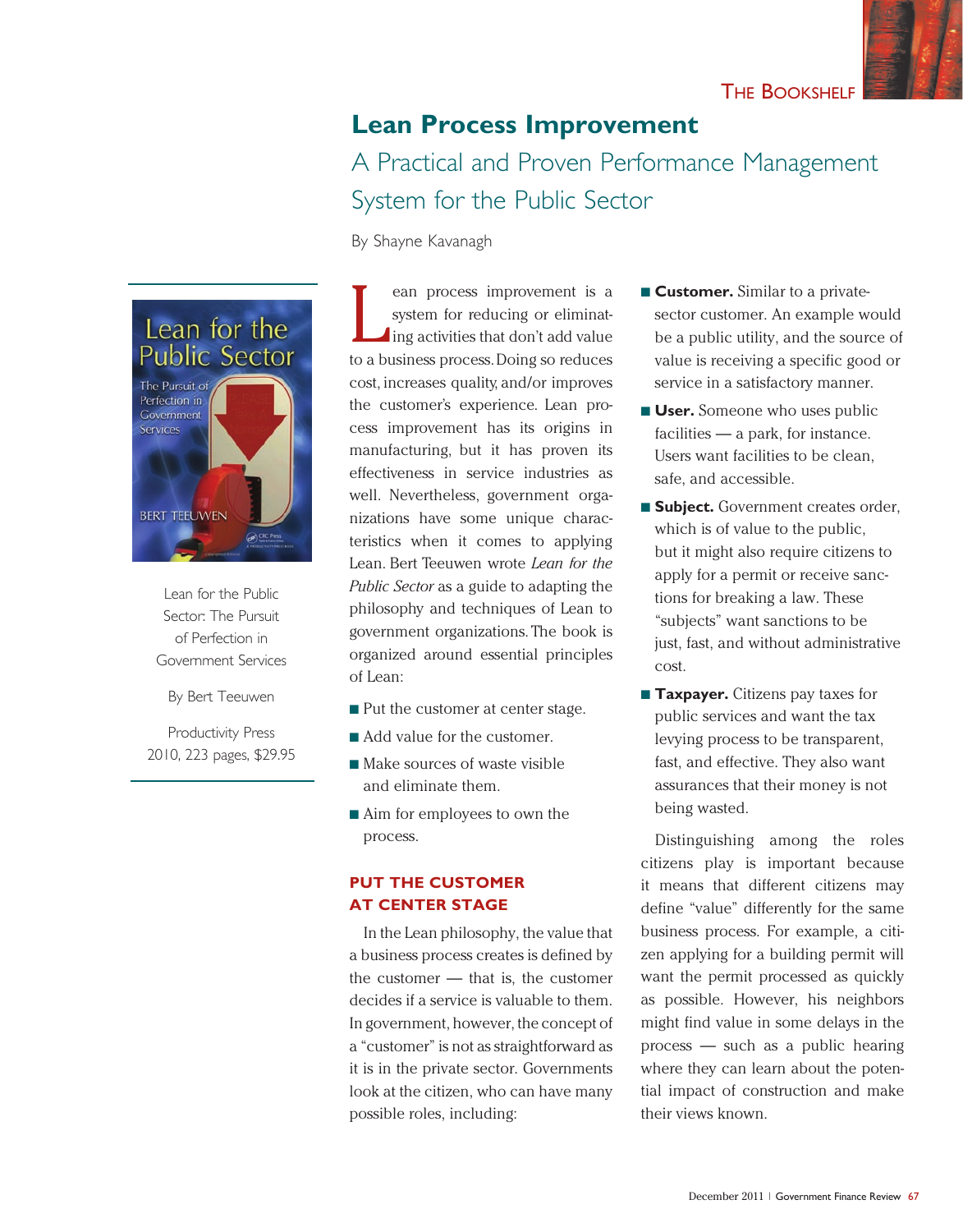## **ADDING VALUE FOR THE CUSTOMER**

From the standpoint of a customer, business processes contain a high degree of waste. Lean seeks to identify these sources of waste and reduce or eliminate them. Lean philosophy commonly identifies eight sources of waste (see "The 8 Sources of Waste and How to Eliminate Them" in this issue of *Government Finance Review*). Some of these include:

- **Rework.** Making corrections to work that has already been done or repeatedly performing the same task (for example, entering the same information into different systems).
- **n Inspection.** Checking and re-checking work. Requiring so many checks implies that the organization does not trust its people and processes.
- **n** Over-processing. Additional work put into a product or service that takes it beyond the quality stan-

dard that will satisfy the customer's needs.

**Naiting.** Delay caused by waiting for information from other departments, co-workers, or applicants.

However, adding value is not just a matter of subtracting activities that don't create value. In a profit-driven organization, an action creates value if: 1) the action is right the first time; 2) the product or service ultimately provides customers with the desired change in their lives; and 3) customers want to pay for the product or service. Teeuwen points out that the third criterion doesn't always translate to the public sector. Many of the roles citizens play may not place them in a traditional "customer" role. Rather, public managers must consider other perspectives regarding this criterion. A more obvious one is if a citizen is willing to pay taxes for the service, but that might not always hold, either. For example,

a citizen in the role of a "subject" for a speeding ticket is probably not feeling especially good about paying taxes at that particular moment. However, subjects do care that the process of being sanctioned is fair, fast, and doesn't involve a lot of administrative overhead. Hence, what constitutes value will depend on the citizen's particular role in the process.

#### **MAKING WASTES VISIBLE AND ELIMINATING THEM**

Teeuwen observes that most processes are largely invisible — they exist primarily in the minds of their participants. Hence, an integral part of a Lean process improvement is to make the process visible by using a value stream map. Exhibit 1 depicts a value stream map; the letters along the left-hand side signify the participants in the process, while the numbered boxes are the steps in the process. The map provides a catalyst for discussion about where